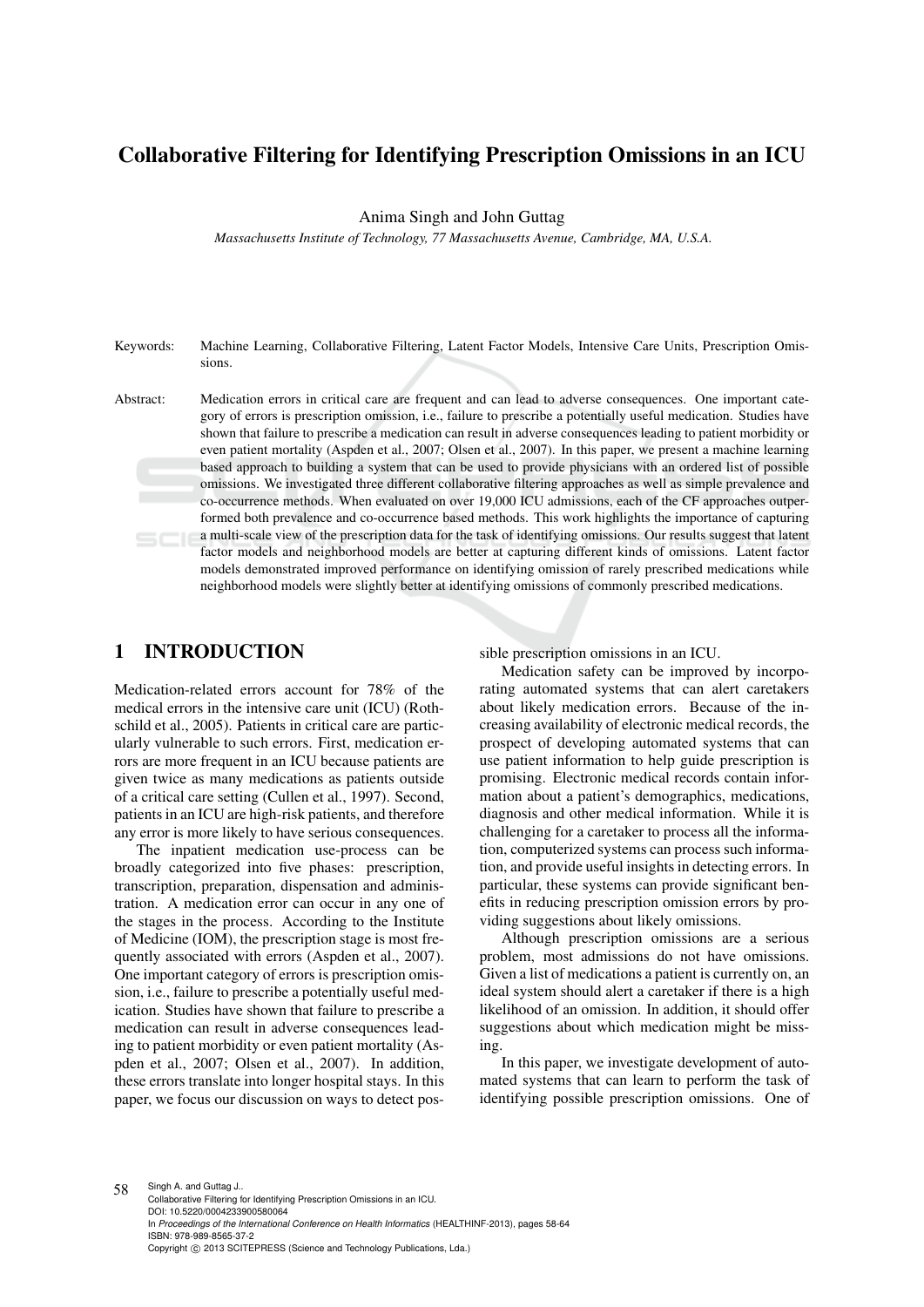the challenges in doing this is that there is no reliable data set containing ground truth. There are many data sets that contain information about which drugs are prescribed, but as far as we know there are no significant data sets that contain information about which drugs should have been prescribed but were not. Therefore, rather than trying to directly learn typical errors, we try to learn which drugs are typically prescribed together and how prescriptions relate to diagnoses. The system might learn, for example, that patients with a diagnosis of hypertension who are prescribed Atenolol (a beta blocker) are usually also prescribed Chlorthalidone (a diuretic). We then use the absence of a 'typical' association as an indication that a drug may have been omitted.

The high variation in the ways in which drugs are used, combined with the relatively low incidence of omissions makes it implausible under most circumstance to predict with high certainty that a drug is missing. Therefore we choose to provide a ranked list of the most probable omissions. A physician could look at the first few items on this list as candidate drugs to think about prescribing rather than as an indication that he or she has likely made an error.

We use collaborative filtering (CF) as the basis of our approach to learning. This seems a promising choice for at least two reasons: 1) CF has been widely used in recommender systems that infer information about a user's interest in items based on past behavior and preferences, and then provide rankings for other items. 2) CF methods are robust at handling sparse datasets, i.e., datasets in which most of the entries are zeros or missing. This is important in our context, since even the sickest patients receive only a tiny subset of the possible drugs during an admission.

Hasan *et al*. have explored neighborhood based and logistic regression based CF to detect omissions in an outpatient setting (Hasan et al., 2011). Our work focuses on capturing a multi-scale view of the data. In addition to a neighborhood approach, we investigate latent factor models that aim to learn prescription patterns from data. We also explore models that combine both methods.

We evaluated our approach on data from MIMIC II (Saeed et al., 2002), a clinical database of ICU patients. During the learning phase, we assumed that all records accurately reflected the drugs that were prescribed.

Since the database does not include an indication of whether or not a drug was omitted, we simulated omissions by deleting drugs that had been prescribed. Ideally, one would use a deletion model that mirrored the kinds of mistakes actually made in practice. For example, if physicians more often omit rarely pre-

scribed drugs, our deletion model should contain that bias. Unfortunately, there does not seem to be any publicly available information about the actual pattern of omission errors. This led us to use a simple omission model in which we remove one of the prescribed medications uniformly at random.

Using this model, we evaluate different types of CF approaches, and compare them to the performance of prior and co-occurrence based methods. We use each method to rank each medication that was not prescribed based on the likelihood that it is omitted. We then evaluate each method based on the rank of the actually omitted medication in the list. The lower the rank, the better the approach at identifying omissions.

When evaluated on over 19,000 ICU admissions, each of the CF approaches outperformed both prior and co-occurrence based methods. Overall, a latent factor CF approach that captures prescription patterns performed better than a nearest neighbor approach. The latent factor models outperformed the nearest neighbor approach at identifying omitted drugs that are prescribed less often. On the other hand, neighborhood models performed better at identifying omissions of commonly prescribed drugs. This suggests that combining the two approaches can potentially improve performance.

The remainder of the paper is organized as follows. Section 2 discusses problem formulation and notations used in the rest of the paper. Section 3 describes different methods that we investigated. Section 4 summarizes the data used for this study. Our experimental methodology and results are presented in Section 5. Finally, Section 6 presents the summary and future work.

### 2 PROBLEM FORMULATION

In this section, we present the formal representation of our problem and introduce notations. We consider the first 24 hours of a hospital admission during which a patient was admitted to an ICU. We represent an admission as a list of prescribed medications and the diagnoses of the patient at the time of admission. In the rest of the paper, we will refer to medications and diagnoses as as items.

Let,

- $\{a_1, a_2, ..., a_A\}$  be a set of vectors that represent ICU admissions in the data
- ${m_1, m_2, ..., m_M}$  be the set of medications
- $\{d_1, d_2, ..., d_D\}$  be the set of diagnoses
- $I = M + D$  be the number of items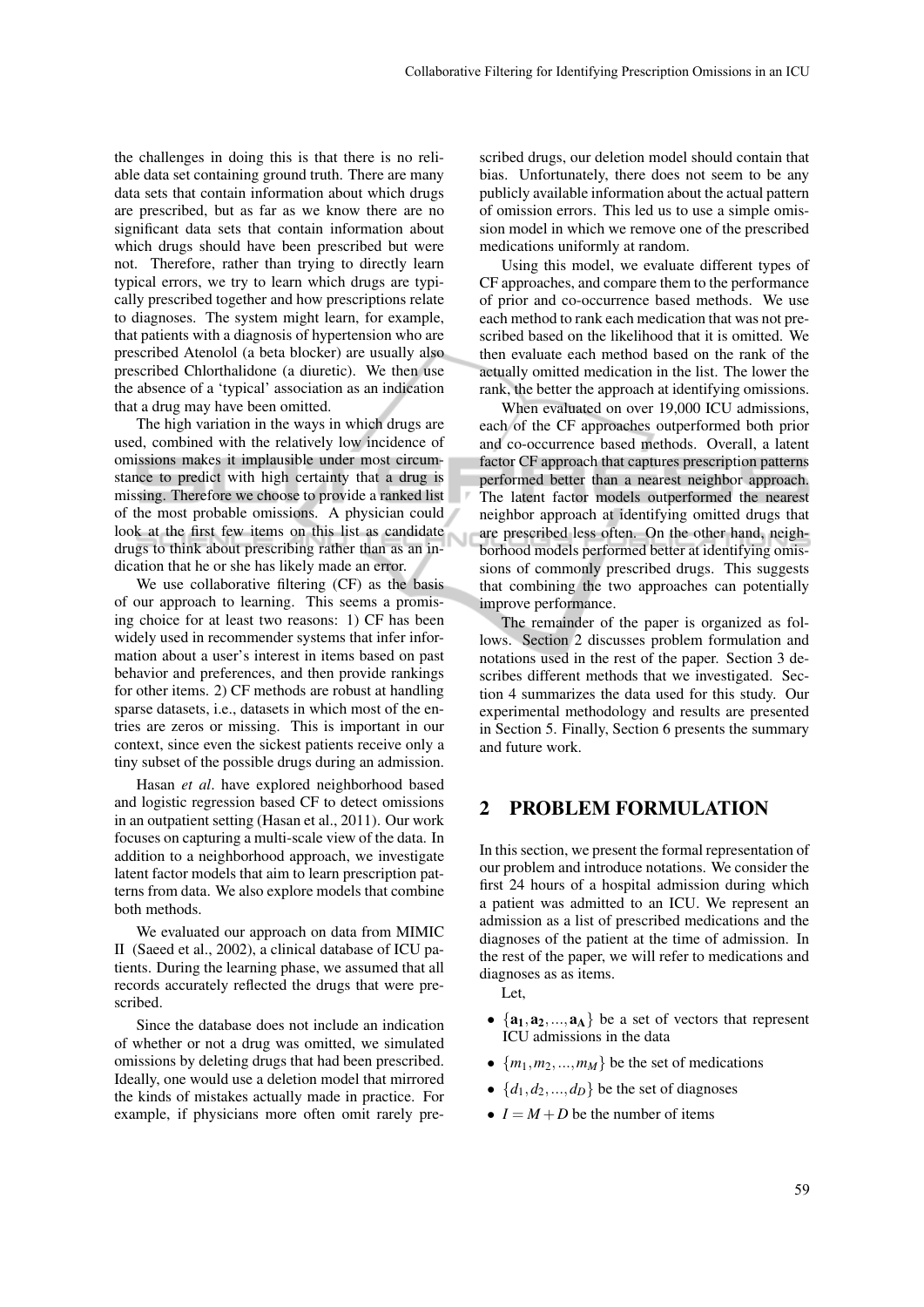We represent the  $j<sup>th</sup>$  admission  $a_j$  as a binary vector of length *I* where,

For  $i \leq M$ ,

$$
\mathbf{a}_{j_i} = \begin{cases} 1, & \text{if medication } m_i \text{ is prescribed.} \\ 0, & \text{otherwise.} \end{cases} \tag{1}
$$

For 
$$
i > M
$$
,  
\n
$$
\mathbf{a}_{\mathbf{j}_i} = \begin{cases} 1, & \text{if the patient has a diagnosis } d_{i-M}. \\ 0, & \text{otherwise.} \end{cases}
$$
\n(2)

The information about all admissions is represented as a  $I \times A$  matrix *R*, where  $R_{ij} \in \{0,1\}$  (Figure 1).



Figure 1: An  $I \times A$  binary matrix *R* where  $I = M + D$ .

## 3 METHODS

In this section, we discuss the methods we investigated for identifying prescription omission.

For an admission  $a_j$ , each method considers all medications  $m_i$  for which  $R_{ij} = 0$ . It then assigns a score to each medication. Based on the score, the method generates a ranked list of possible omissions as the output.

#### 3.1 Prior based Approach

The prior based approach assigns a score that is equal to the prior of the medication based on ICU admissions in the training set  $\Sigma$ . The prior of medication  $m_i$ ,  $\mathfrak{P}_{m_i}$ , is defined as the fraction of ICU admissions in  $\mathfrak T$  that are prescribed  $m_i$ .

$$
score(i, \cdot) = \mathfrak{P}_{m_i} \tag{3}
$$

A prior based approach will perform well when medications that are prescribed frequently are most likely to be omitted. We use this approach as a baseline to evaluate performance of other models that we investigate.

#### 3.2 Co-occurrence based Approach

Our co-occurrence based approach assigns a score for medication *m<sup>i</sup>* based on how many times it co-occurs with other medications that are observed in admission aj . The co-occurrence is calculated based on admissions in the training set  $\mathfrak{T}$ .

$$
score(i, j) = \sum_{d \in \{z | R_{z,j} = 1, z \le M\}} \sum_{\mathbf{a_k} \in \mathfrak{T}} R_{i,k} R_{d,k} \qquad (4)
$$

This approach is the simplest way to capture some information about which sets of medications are prescribed together. However, it only captures pair-wise associations of prescribed medications.

### 3.3 Collaborative Filtering

Collaborative filtering has been used extensively in recommendation systems to infer user's preferences from historical data. Analogous to the recommendation system application, where there are users and items, our CF formulation uses ICU admissions (as users) and information about the ICU admission (as items).

There are two main categories of CF techniques: neighborhood approaches and latent factor model approaches.

#### 3.3.1 Neighborhood Approach

To make a recommendation for a user *u*, a neighborhood approach starts by finding users that are similar to *u*. Next, it takes weighted combinations of their ratings to make recommendations for *u*. In our work, we treat ICU admissions as users, and consider two ICU admissions to be similar if they share many medications and diagnoses.

The most commonly used neighborhood basedapproach is kNN. Given an ICU admission  $a_j$ , we find *k* other ICU admissions that are most similar with respect to a weighted cosine similarity-based distance metric (Xie et al., 2012).

The standard cosine similarity metric calculates distance between two vectors where each component of the vector is weighted equally. However, equal weighting is not appropriate for our application. For example, two ICU admissions that share a less commonly prescribed drug such as Carbamazepine (used to control seizures) should probably be considered more similar than two admissions that both prescribed Acetaminophen. The weighted cosine similarity between two hospital admissions  $\mathbf{a}_s$  and  $\mathbf{a}_t$  is defined as:

$$
S_{\mathbf{a}_{s},\mathbf{a}_{t}} = \frac{\sum_{i=1}^{I} w_{i} \mathbf{a}_{s} \cdot \mathbf{a}_{t}}{\sqrt{\sum_{i=1}^{I} (w_{i} \mathbf{a}_{s} \cdot)^{2}} \sqrt{\sum_{i=1}^{I} (w_{i} \mathbf{a}_{t} \cdot)^{2}}}
$$
(5)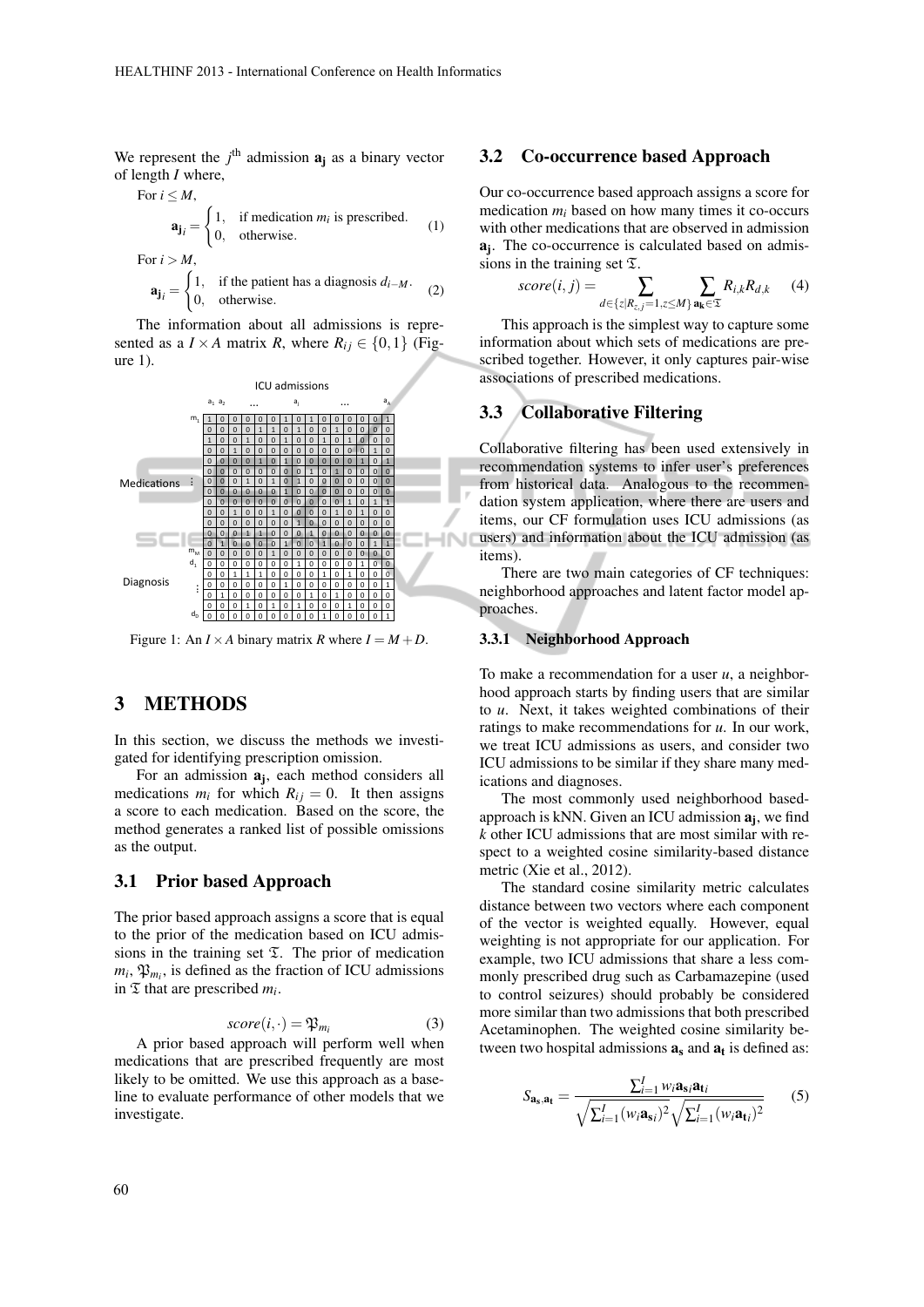where,

- for  $i \leq M$ ,  $w_i = 1-\mathfrak{B}_{m_i}$
- for  $i > M$ ,  $w_i = 1 \mathfrak{P}_{d_{i-M}}$

The predicted score for medication  $m_i$  in admission  $a_j$  is obtained by taking a weighted average of the values of  $m_i$  in the  $k$  nearest neighbors while adjusting for the prior of the medication. The term  $(R_{i,t} - \mathfrak{P}_{m_i})$ can be interpreted as information over the prior.

$$
score(i, j) = \mathfrak{P}_{m_i} + \frac{\sum_{a_t \in \mathfrak{N}} S_{a_j, a_t} (R_{i,t} - \mathfrak{P}_{m_i})}{\sum_{a_t \in \mathfrak{N}} S_{a_j, a_t}}
$$
(6)

where,  $\mathfrak{N}$  is the set of *k* nearest neighbors.

This formulation of nearest neighbors is good at capturing localized relationships provided that the distance between the *k* nearest neighbors and the given ICU admission is small.

#### 3.3.2 Latent Factor Models

Latent factor models aim to uncover latent features that explain the observed data. These models have been successfully used in Netflix movie recommendations (Li et al., 2010). In our application, we attempt to uncover combinations of medications and diagnosis that appear frequently in the dataset. We refer to these as prescription patterns.

Latent factor models are generated using matrix factorization methods. The main idea of matrix factorization is to approximate matrix *R* using two lower rank matrices *X* (an  $I \times F$  matrix) and *Y* (an  $F \times A$ matrix) such that

$$
R_{ij} \approx (XY)_{ij} = \sum_{f=1}^{F} X_{if}.Y_{fj} \tag{7}
$$

The *F* columns of matrix *X* are the basis vectors. Each basis vector encodes information about prescription patterns learned from the dataset. Each column of matrix *Y* contains weights for each basis vector. An ICU admission  $a_j$  is approximated as a linear combination of the basis vectors weighted using the  $j^{\text{th}}$  column of  $Y$ .

Again, to adjust for the prior, instead of approximating the matrix R, we approximate the residual matrix R.

$$
\mathfrak{R}_{i,j} = R_{i,j} - \mathfrak{P}
$$
 (8)

where,

$$
\mathfrak{P} = \begin{cases} \mathfrak{P}_{m_i}, & i \leq M. \\ \mathfrak{P}_{d_{i-M}}, & i > M. \end{cases} \tag{9}
$$

We learn matrices X and Y by solving the following regularized optimization problem using an alternating least squares algorithm (Zamir and Gabriel, 1979):

$$
min_{X,Y} \sum_{i,j} (\Re_{ij} - X_i.Y_j)^2 + \lambda (||X_i||^2 + ||Y_j||^2) \quad (10)
$$

where  $X_i$  is the *i*<sup>th</sup> row of matrix *X* and  $Y_j$  is the *j*<sup>th</sup> column of matrix *Y*.

Once we estimate matrices *X* and *Y*, the predicted score for medication  $m_i$  in admission  $a_j$  is obtained by:

$$
score(i, j) = \mathfrak{P}_{m_i} + X_i Y_j \tag{11}
$$

While neighborhood approach rely on the nearest neighbors to predict omissions, latent factor models have a more holistic approach. They attempt to uncover prescription patterns in the data. A latent factor model with *F* factors captures the *F* most prominent basis vectors, which can be viewed as encoding prescription patterns, from the data.

#### 3.3.3 Integrated Approach UB

In the integrated approach, we combine the latent factor model with the neighborhood model. This integrated model is aimed at capturing both prescription patterns and localized relationships in the data. Here we model the *score* as having three terms:

$$
score(i, j) = \mathfrak{P}_{\mathfrak{m}_i} + X_i Y_j + \mathfrak{H}(i, j) \tag{12}
$$

The first two terms are identical to that in Equation 11. The third term attempts to capture any residual information that the baseline and the latent factor model are unable to account for.

After computing matrices *X* and *Y*, we compute  $\mathfrak{H}(i, j)$  using the neighborhood approach.

$$
\mathfrak{H}(i,j) = \frac{\sum_{\mathbf{a_t} \in \mathfrak{N}} S_{\mathbf{a_j},\mathbf{a_t}} (R_{i,t} - \mathfrak{P}_{m_i} - X_i.Y_{.j})}{\sum_{\mathbf{a_t} \in \mathfrak{N}} S_{\mathbf{a_j},\mathbf{a_t}}}
$$
(13)

### 4 THE DATA

We obtained our data from the MIMIC II (Multiparameter Intelligent Monitoring in Intensive Care) database. MIMIC II contains comprehensive clinical data of ICU patients in Beth Israel Deaconess Medical Center in Boston, Massachusetts.

MIMIC II contains 24,097 admissions with 928 unique generic medication names. For our study, we removed medications that were prescribed in  $< 0.1\%$ of the admissions. Those medications were removed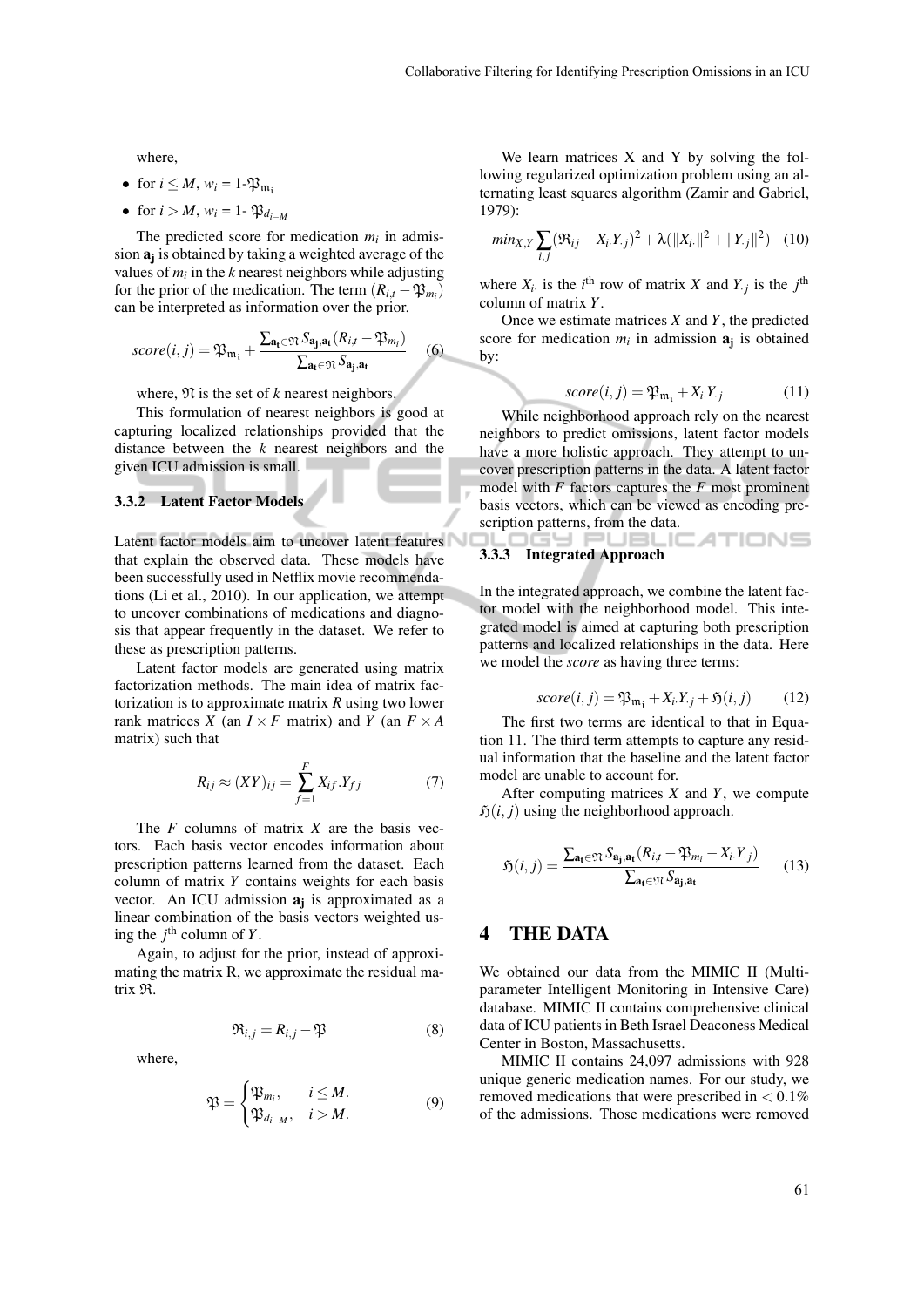Table 1: The most commonly prescribed medications in our data.

| Medication                  | $N(\%)$      |
|-----------------------------|--------------|
| Sodium chloride electrolyte | 9721 (50.2%) |
| Acetaminophen               | 9031 (46.6%) |
| Heparin                     | 8875 (45.8%) |
| Pantaprazole                | 8309 (42.9%) |
| Aspirin                     | 6511 (33.6%) |

because it would be difficult to learn any useful patterns from few examples using a data driven approach. This left 316 unique medication names. We also removed admissions in which only one medication was prescribed. This resulted in 19,394 admissions.

The most commonly prescribed medications in the hospital admissions are listed in Table 1.

For each admission, we include information about the 30 diagnoses that form the Elixhauser comorbidity system. The Elixhauser comorbidity system is commonly used in health research. It has been found to be significantly associated with in-hospital and postdischarge mortality. It uses 30 binary variables that represent 30 diagnoses. The most common diagnoses in our data are listed in Table 2.

Table 2: The most common diagnoses in our data.

| Diagnoses                       | $N(\%)$                    |
|---------------------------------|----------------------------|
| Hypertension                    | $\overline{5959} (30.8\%)$ |
| Fluid and electrolyte disorders | 4233 (21.9%)               |
| Congestive heart failure        | 3714 (19.2%)               |
| Cardiac arrythmias              | 3609 (18.6%)               |
| Diabetes (uncomplicated)        | 3466 (17.9%))              |

### 5 EXPERIMENTS AND RESULTS

This section describes the set of experiments used to compare different methods and presents a discussion of the results.

### 5.1 Experimental Setup

We divided our data into training and test sets. Our training set was composed of 12,994 randomly selected ICU admissions, while our test set consisted of the remaining 6400 admissions. We used the training set for training purposes and for parameter selection. Parameter selection was carried out using 5 fold cross-validation. During parameter selection, we tested *k* in the range  $[10, 100, 500, 1000, 2000]$  for the neighborhood approach. For the latent factor models, we evaluated *F* in the range  $[100, 150, 200, 300]$ 

and  $\lambda$  in the range [20, 30, 50, 70, 100]. The test set was used to evaluate the different methods described in Section 3.

As discussed earlier, MIMIC II does not contain annotations that indicate if there was a prescription omission. Therefore, we used a simulation model to generate them. Since we were unable to find literature with a good model for actual admission errors, we chose a simple model. For each admission  $a_j$  in the test set, we randomly remove one medication *m<sup>i</sup>* that is prescribed.

Our goal is to identify the medication that was omitted during the simulation. For every test admission, each method generates a ranked list of medications that are not prescribed to the patient during the admission. The rankings are based on the scoring systems presented in Section 3.

#### 5.2 Results and Discussion

Table 3 compares the overall performance of the different methods. The comparison is based on the median ranking of the omitted drug over all of the admissions in the test set. A lower rank for the omitted drug means that it appeared near the top of the list and thus corresponds to better performance.

The co-occurrence approach (*Co-occur*) that captures pairwise association of medications significantly outperformed the baseline method (*Prior*). All three CF approaches, the neighborhood approach (*Prior+kNN*), the latent factor model (*Prior+MF*) and the integrated model (*Prior+MF+kNN*) significantly outperformed both *Prior* and *Co-occur*.

Table 3: Median rank of the omitted medication using different methods on the test set. A lower rank means better performance.

| Method    | Parameters used                                       | Median Rank |
|-----------|-------------------------------------------------------|-------------|
| Prior     |                                                       | 17          |
| Co-occur  |                                                       |             |
| Prior+kNN | $k = 500$                                             | 5           |
| Prior+MF  | $F = 100$ ; $\lambda = 20$                            |             |
|           | <i>Prior+ MF+kNN F=</i> 100; $\lambda$ =20; $k$ =1000 |             |
|           |                                                       |             |

Overall, *Prior+MF* yielded a small improvement in performance over *Prior+kNN*. However, if one considers only ICU admissions in which the omitted drug has a low prior, the performance improvement is considerably more. Figure 3 shows the performance of *Prior+MF* relative to *Prior+kNN* as a function of the prior of the omitted medication. A positive difference in rank means that *Prior+MF* outperformed *Prior+kNN*. For admissions with omitted medications with a low prior, *Prior+MF* strongly outperforms *Prior+kNN*. For admissions in which the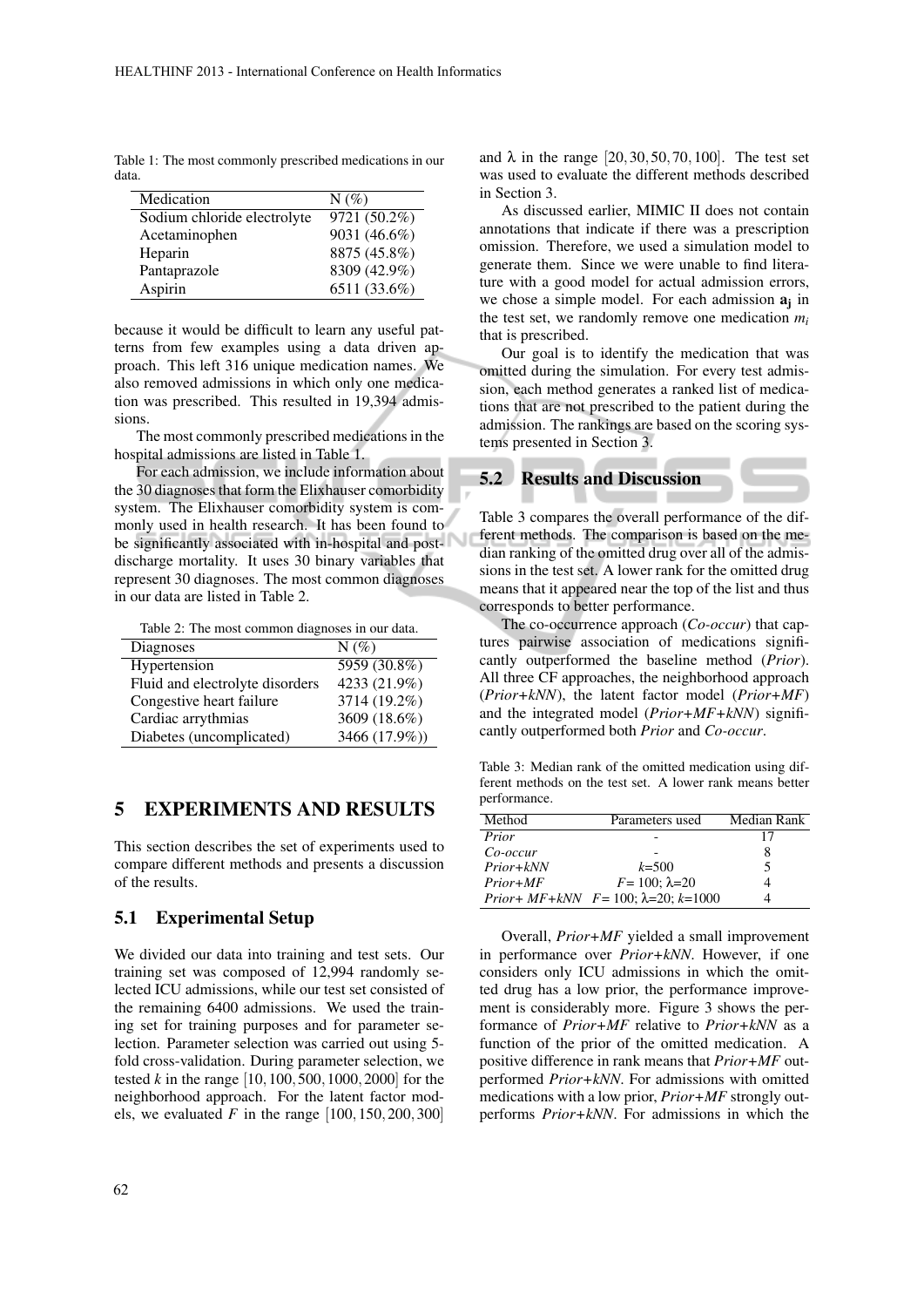

Figure 2: Cumulative performance curves. Each data point shows the fraction of the admissions for which the omitted drug was identified in the top *x* medications. (a) Cumulative performance curves obtained from 5 fold cross validation. The error bars represent one standard deviation of uncertainty. (b) Cumulative performance curves on the test set.



Figure 3: The median difference in rank when *Prior+MF* outperformed and underperformed *Prior+kNN* in the test set. Each bin corresponds to a quartile of the prior of the omitted medications.

omitted medication had a high prior, *Prior+kNN* did slightly better. And for admissions where the omitted medication had a middling prior, the performance of the two methods was almost identical. Keep in mind that our method of simulating drug omissions results in more high prior drugs than low prior drugs being omitted. Thus, when evaluating overall performance, *Prior+MF*'s strong advantage on a few omissions of low prior drugs is largely balanced out by *Prior+kNN*'s small advantage on the omissions of more common drugs.

We believe that the association of performance with prevalence stems from the fact that omitted drugs with high priors are well represented in the *k* nearest neighbors. Therefore, *Prior+kNN* is able to achieve a better rank for the omitted drug. On the other hand, when the omitted drug has a lower prior, the neighbors are less informative and prescription patterns learned using latent factor models fare better at identifying such omissions.

Figure 2 shows the cumulative performance for each method on both cross validation (CV) and test sets for the top 50 medications. The cumulative performance is measured using the mean fraction of test admissions for which the omitted drug was found in the top  $x$  medications. For example, Figure 2(a) shows that for 31.2% of the CV test admissions, *Prior* included the omitted drug within the top 5 medications. *Prior* +  $kNN$  and *Prior* +  $MF$  found the omitted drug (within the top 5 medications) for 55.2% and 58.1% of the CV test admissions respectively. The error bars in Figure 2(a) show one standard deviation of uncertainty.

Consistent with our previous observation, *Prior+MF* outperforms *Prior+kNN*. Notice that the error bars for *Prior+kNN* and *Prior+MF* do not overlap for the top 15 medications. Of course, all of the curves must start to converge as we consider an ever larger number of drugs, since when  $x = M$  the curves meet at 1.0.

The results discussed thus far suggest that the latent factor models and the neighborhood approach are better at identifying different kinds of omissions. The proposed integrated model (*Prior+MF+kNN*) combines both methods, and is aimed at capturing multi-scale information - both local relationships and higher level prescription patterns, that exist in the data. Disappointingly, the overall performance of our integrated model was not significantly different from that of the latent factor model in our dataset. However, the cumulative performance curves in Figure 2 show that *Prior+MF+kNN* consistently outperforms both *Prior+MF* and *Prior+kNN* in both CV and test sets. These suggest that a different approach to an integrated model is probably worth